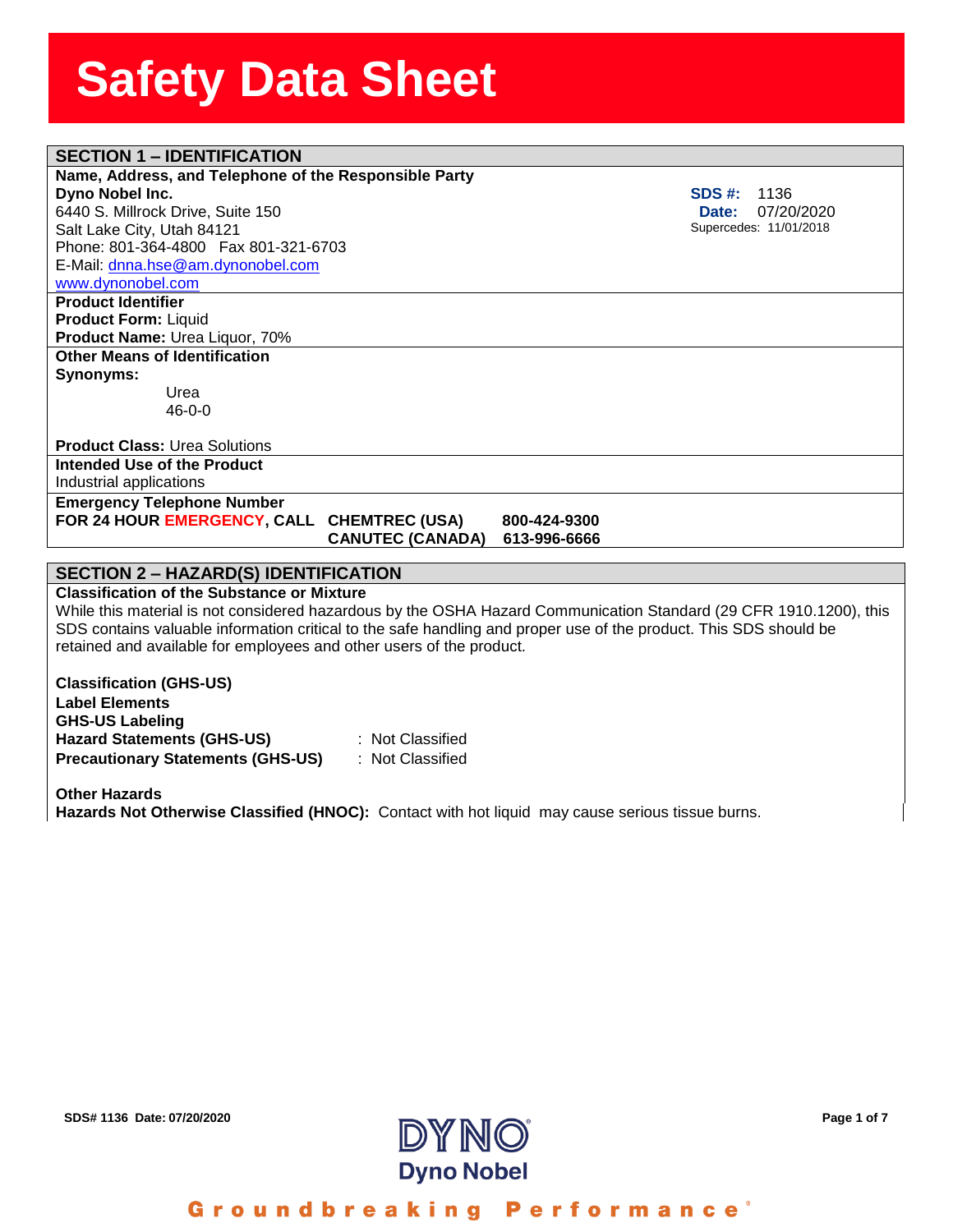### **SECTION 3 - COMPOSITION/INFORMATION ON INGREDIENTS**

#### **Mixture**

| <b>Mixture</b> |                           |           |                                                                                                                                                                                                   |
|----------------|---------------------------|-----------|---------------------------------------------------------------------------------------------------------------------------------------------------------------------------------------------------|
| <b>Name</b>    | <b>Product identifier</b> | $%$ (w/w) | <b>Ingredient Classification (GHS-US)</b>                                                                                                                                                         |
| Urea           | (CAS No) 57-13-6          | 70        | Not classified                                                                                                                                                                                    |
| Ammonia        | (CAS No) 7664-41-7        | < 0.5     | Flam. Gas 2, H221<br>Liquefied gas, H280<br>Acute Tox. 3 (Inhalation:gas), H331<br>Skin Corr. 1B, H314<br>Eye Dam. 1, H318<br>STOT SE 3, H335<br>Aquatic Acute 1, H400<br>Aquatic Chronic 2, H411 |

Ingredients, other than those mentioned above, as used in this product are not hazardous as defined under current Department of Labor regulations or are present in deminimus concentrations (less than 0.1% for carcinogens, less than 1.0% for other hazardous materials).

#### **SECTION 4 - FIRST AID MEASURES**

**Description of First Aid Measures**

**General:**

**Inhalation:** If symptoms occur: go into open air and ventilate suspected area. Obtain medical attention if breathing difficulty persists.

**Skin Contact:** Contact with hot solution will cause thermal burns. Remove contaminated clothing. Drench affected area with water for at least 15 minutes. Obtain medical attention if irritation develops or persists.

**Eye Contact:** Hot solution will cause serious burns and tissue damage. Rinse cautiously with water for several minutes. Remove contact lenses, if present and easy to do. Continue rinsing. Obtain medical attention if irritation develops or persists.

**Ingestion:** Hot solution will cause thermal tissue damage.

#### **Most Important Symptoms and Effects Both Acute and Delayed**

**General:** The hot liquid may cause severe tissue burns.

**Inhalation:** May cause respiratory irritation.

**Skin Contact:** May cause thermal burns. May cause skin irritation.

**Eye Contact:** May cause eye irritation.

**Ingestion:** Ingestion is likely to be harmful or have adverse effects.

**Chronic Symptoms:** None expected under normal conditions of use.

#### **Indication of Any Immediate Medical Attention and Special Treatment Needed**

If you feel unwell, seek medical advice (show the label where possible).

### **SECTION 5 - FIRE-FIGHTING MEASURES**

**Extinguishing Media**

**Suitable Extinguishing Media:** Use extinguishing media appropriate for surrounding fire.

**Unsuitable Extinguishing Media:** Do not use a heavy water stream. Use of heavy stream of water may spread fire.

#### **Special Hazards Arising from the Substance or Mixture**

**Fire Hazard:** Not flammable.

**Explosion Hazard:** Product is not explosive.

**Reactivity:** Hazardous reactions will not occur under normal conditions.

**Advice for Firefighters**

**Precautionary Measures Fire:** Exercise caution when fighting any chemical fire. Under fire conditions, hazardous fumes will be present.

**Firefighting Instructions:** Use water spray or fog for cooling exposed containers.

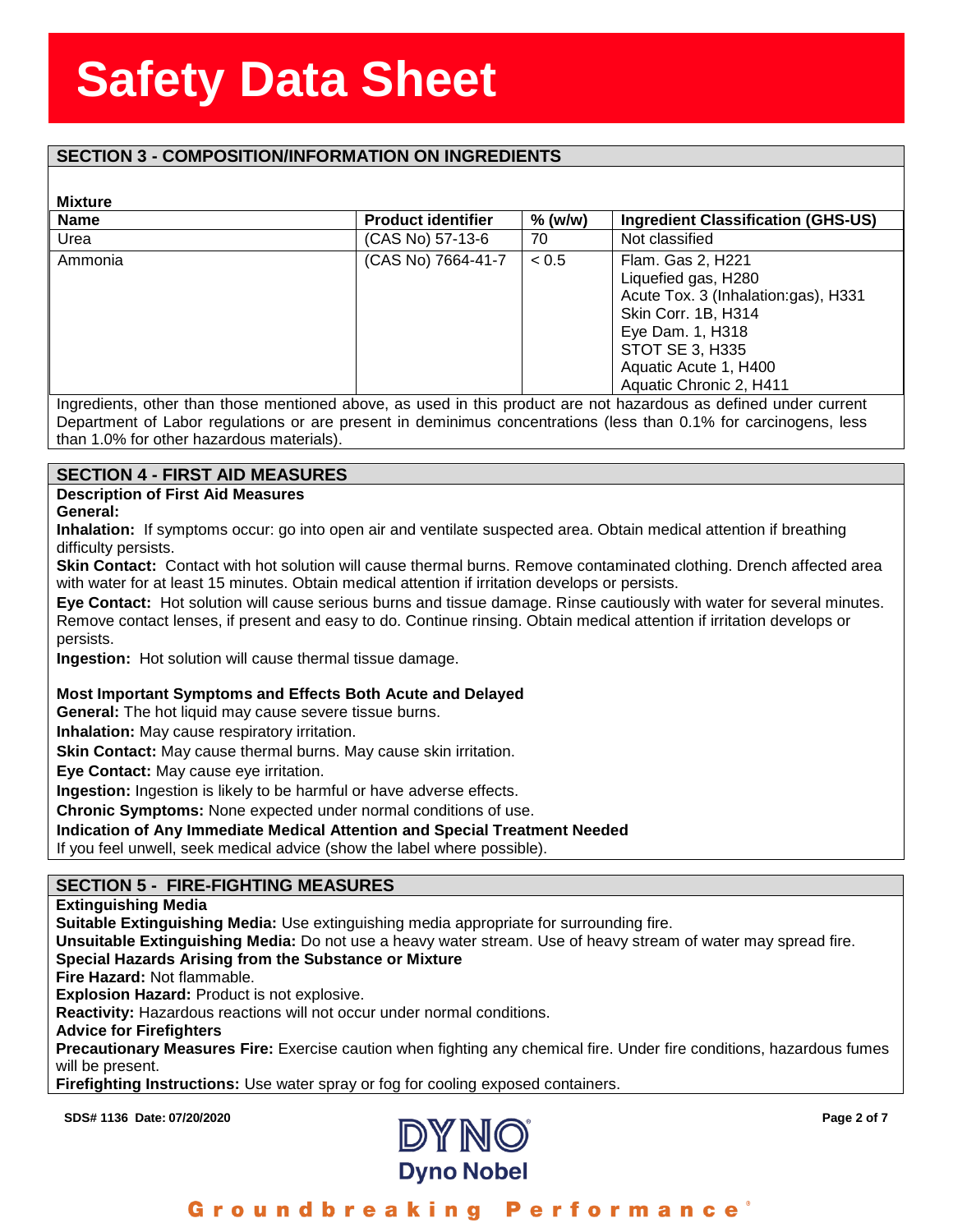**Protection During Firefighting:** Do not enter fire area without proper protective equipment, including respiratory<br>Protection During Firefighting: Do not enter fire area without proper protective equipment, including resp protection.

<sub>tection.</sub><br>zardous Combustion Proc<br>ference to Other Sections **Hazardous Combustion Products**: Carbon oxides (CO, CO2). Nitrogen oxides. Toxic vapors. **Reference to Other Sections:** Refer to section 9 for flammability properties.

### **SECTION 6 - ACCIDENTAL RELEASE MEASURES**

**Personal Precautions, Protective Equipment** and Emergency Procedures

**General Measures:** Avoid all contact with skin, eyes, or clothing. Avoid breathing (vapor, mist, spray).

#### **For Non-Emergency Personnel**

**Protective Equipment:** Use appropriate personal protection equipment (PPE).

**Emergency Procedures:** Evacuate unnecessary personnel.

#### **For Emergency Personnel**

**Protective Equipment:** Equip cleanup crew with proper protection.

**Emergency Procedures:** Upon arrival at the scene, a first responder is expected to recognize the presence of dangerous goods, protect oneself and the public, secure the area, and call for the assistance of trained personnel as soon as conditions permit.

#### **Environmental Precautions**

Prevent entry to sewers and public waters. Notify authorities if liquid enters sewers or public waters.

#### **Methods and Material for Containment and Cleaning Up**

**For Containment:** Contain any spills with dikes or absorbents to prevent migration and entry into sewers or streams. **Methods for Cleaning Up:** Clean up spills immediately and dispose of waste safely. Spills should be contained with mechanical barriers. Transfer spilled material to a suitable container for disposal. Contact competent authorities after a spill.

#### **Reference to Other Sections**

See heading 8, Exposure Controls and Personal Protection . For further information, refer to Section 13.

#### **SECTION 7 - HANDLING AND STORAGE**

#### **Precautions for Safe Handling**

Personnel should utilize appropriate personal protective equipment to protect against the potential thermal burn hazard presented by hot urea solution.

**Hygiene Measures:** Handle in accordance with good industrial hygiene and safety procedures. Wash hands and other exposed areas with mild soap and water before eating, drinking or smoking and when leaving work.

#### **Conditions for Safe Storage, Including Any Incompatibilities**

**Technical Measures:** Comply with applicable regulations.

**Storage Conditions:** Store in a dry, cool and well-ventilated place. Keep container closed when not in use. Keep/Store away from direct sunlight, extremely high or low temperatures and incompatible materials.

**Incompatible Materials:** Nitric acid. Perchlorates. Strong oxidizers. Caustic products. Alkalis. Gallium.

#### **Specific End Use(s)**

Industrial applications.

### **SECTION 8 - EXPOSURE CONTROLS/PERSONAL PROTECTION**

#### **Control Parameters**

For substances listed in section 3 that are not listed here, there are no established exposure limits from the manufacturer, supplier, importer, or the appropriate advisory agency including: ACGIH (TLV), NIOSH (REL), or OSHA (PEL). **Ammonia (7664-41-7)**

| AIIIIIIUIIIA (1004-41-11 |                                      |                     |
|--------------------------|--------------------------------------|---------------------|
| <b>USA ACGIH</b>         | ACGIH TWA (ppm)                      | 25 ppm              |
| <b>USA ACGIH</b>         | ACGIH STEL (ppm)                     | 35 ppm              |
| <b>USA OSHA</b>          | OSHA PEL (TWA) (mg/m <sup>3</sup> )  | $35 \text{ mg/m}^3$ |
| <b>USA OSHA</b>          | OSHA PEL (TWA) (ppm)                 | 50 ppm              |
| <b>USA NIOSH</b>         | NIOSH REL (TWA) (mq/m <sup>3</sup> ) | $18 \text{ ma/m}^3$ |
| <b>USA NIOSH</b>         | NIOSH REL (TWA) (ppm)                | 25 ppm              |

**SDS# 1136 Date: 07/20/2020** Page 3 of 7



### Groundbreaking Performance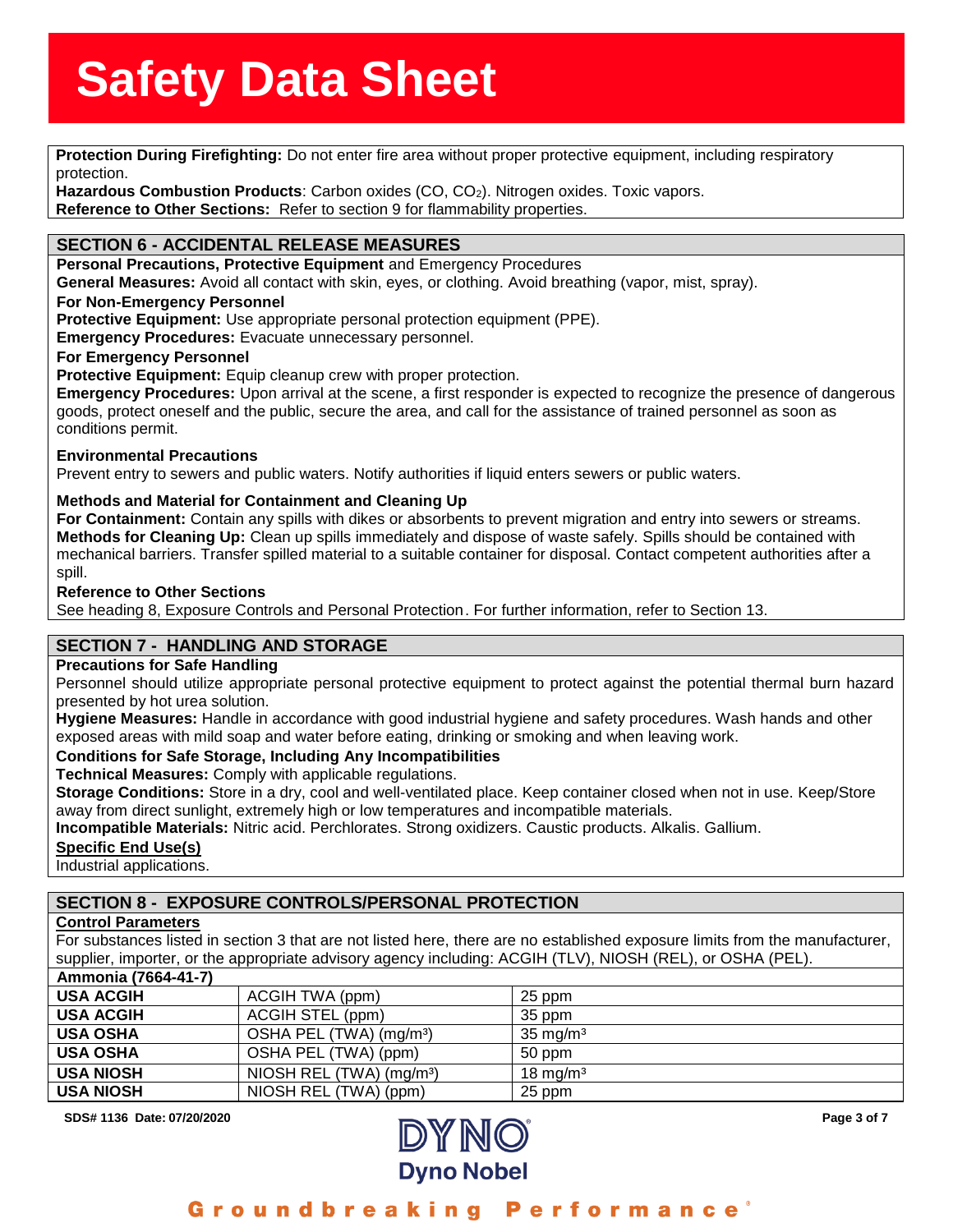| <b>USA NIOSH</b>         | NIOSH REL (STEL) (mg/m <sup>3</sup> ) | $27 \text{ mg/m}^3$ |
|--------------------------|---------------------------------------|---------------------|
| <b>USA NIOSH</b>         | NIOSH REL (STEL) (ppm)                | 35 ppm              |
| <b>USA IDLH</b>          | US IDLH (ppm)                         | 300 ppm             |
| <b>Exposure Controls</b> |                                       |                     |

**Appropriate Engineering Controls:** Ensure adequate ventilation, especially in confined areas. Emergency eye wash fountains and safety showers should be available in the immediate vicinity of any potential exposure. Ensure all national/local regulations are observed.

**Personal Protective Equipment:** Protective goggles. Gloves. Protective clothing.



**Materials for Protective Clothing:** Chemically resistant materials and fabrics.

**Hand Protection:** Wear chemically resistant protective gloves.

**Eye Protection:** Chemical goggles or safety glasses.

**Skin and Body Protection:** Wear suitable protective clothing.

**Respiratory Protection:** If exposure limits are exceeded or irritation is experienced, approved respiratory protection should be worn.

**Thermal Hazard Protection:** When working with hot material, use suitable thermally protective clothing. **Environmental Exposure Controls:** Do not allow the product to be released into the environment.

**Consumer Exposure Controls:** Do not eat, drink or smoke during use

### **SECTION 9 - PHYSICAL AND CHEMICAL PROPERTIES**

| <b>Information on Basic Physical and Chemical Properties</b>       |  |                                                                          |  |
|--------------------------------------------------------------------|--|--------------------------------------------------------------------------|--|
| <b>Physical State</b>                                              |  | Liquid                                                                   |  |
| Appearance                                                         |  | Colorless                                                                |  |
| Odor                                                               |  | Slight ammonia                                                           |  |
| <b>Odor Threshold</b>                                              |  | Not available                                                            |  |
| рH                                                                 |  | Not available                                                            |  |
| <b>Evaporation Rate</b>                                            |  | Not available                                                            |  |
| <b>Melting Point</b>                                               |  | 133 °C (271 °F) (Urea)                                                   |  |
| <b>Freezing Point</b>                                              |  | Not available                                                            |  |
| <b>Boiling Point</b>                                               |  | Not available                                                            |  |
| <b>Flash Point</b>                                                 |  | Not applicable                                                           |  |
| <b>Auto-ignition Temperature</b>                                   |  | Not available                                                            |  |
| <b>Decomposition Temperature</b>                                   |  | Not available                                                            |  |
| Flammability (solid, gas)                                          |  | Not available                                                            |  |
| <b>Lower Flammable Limit</b>                                       |  | Not applicable                                                           |  |
| <b>Upper Flammable Limit</b>                                       |  | Not applicable                                                           |  |
| <b>Vapor Pressure</b>                                              |  | Not available                                                            |  |
| Relative Vapor Density at 20 °C                                    |  | Not available                                                            |  |
| <b>Relative Density</b>                                            |  | Not available                                                            |  |
| <b>Specific Gravity</b>                                            |  | 1.17 g/cc (9.73 lb/gal)                                                  |  |
| <b>Solubility</b>                                                  |  | In water: Soluble                                                        |  |
| <b>Partition Coefficient: N-Octanol/Water</b>                      |  | Not available                                                            |  |
| <b>Viscosity</b>                                                   |  | Not available                                                            |  |
| <b>Explosion Data - Sensitivity to Mechanical</b><br><b>Impact</b> |  | Not expected to present an explosion hazard due to mechanical<br>impact. |  |



#### Groundbreaking **Performance**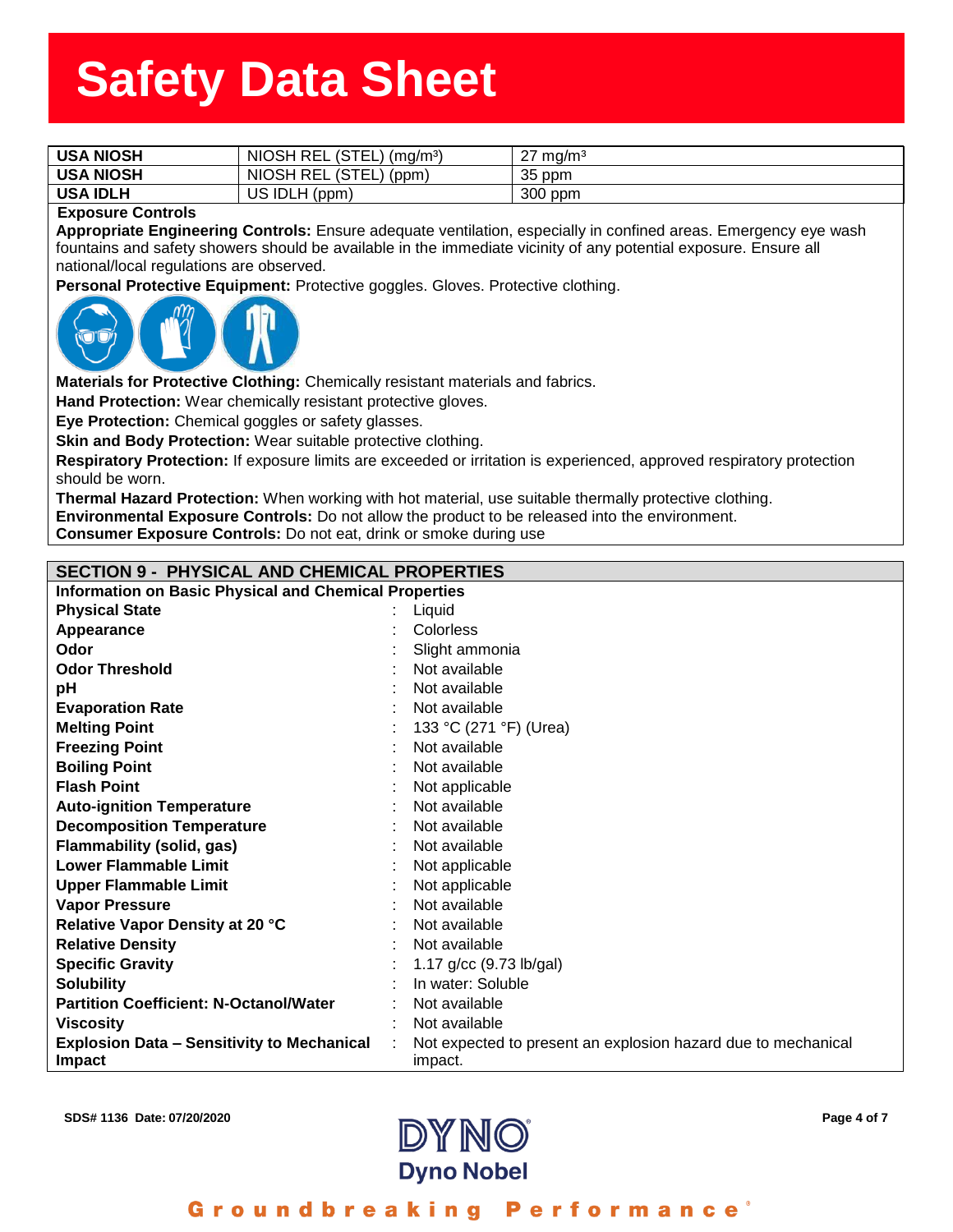| <b>Explosion Data - Sensitivity to Static</b><br>$\mathbb{R}^n$                                                                                                  | Not expected to present an explosion hazard due to static discharge.                           |  |
|------------------------------------------------------------------------------------------------------------------------------------------------------------------|------------------------------------------------------------------------------------------------|--|
| <b>Discharge</b>                                                                                                                                                 |                                                                                                |  |
| <b>Crystallization Temperature</b>                                                                                                                               | 46 °C (115 °F)                                                                                 |  |
| <b>SECTION 10 - STABILITY AND REACTIVITY</b>                                                                                                                     |                                                                                                |  |
| Reactivity: Hazardous reactions will not occur under normal conditions.                                                                                          |                                                                                                |  |
| <b>Chemical Stability:</b>                                                                                                                                       | Stable under recommended handling and storage conditions (see section 7).                      |  |
| <b>Possibility of Hazardous Reactions:</b>                                                                                                                       | Hazardous polymerization will not occur.                                                       |  |
| <b>Conditions to Avoid:</b>                                                                                                                                      | Direct sunlight. Extremely high or low temperatures. Ignition sources. Incompatible materials. |  |
| <b>Incompatible Materials:</b>                                                                                                                                   | Nitric acid. Gallium. Perchlorates. Strong oxidizers. Caustic products. Alkalis.               |  |
| <b>Hazardous Decomposition Products:</b><br>Ammonia. Nitrogen oxides.                                                                                            |                                                                                                |  |
|                                                                                                                                                                  |                                                                                                |  |
| <b>SECTION 11 - TOXICOLOGICAL INFORMATION</b>                                                                                                                    |                                                                                                |  |
| <b>Information on Toxicological Effects - Product</b>                                                                                                            |                                                                                                |  |
| <b>Acute Toxicity: Not classified</b>                                                                                                                            |                                                                                                |  |
| LD50 and LC50 Data: Not available                                                                                                                                |                                                                                                |  |
| <b>Skin Corrosion/Irritation: Not classified</b>                                                                                                                 |                                                                                                |  |
| Serious Eye Damage/Irritation: Not classified                                                                                                                    |                                                                                                |  |
| Respiratory or Skin Sensitization: Not classified                                                                                                                |                                                                                                |  |
| Germ Cell Mutagenicity: Not classified                                                                                                                           |                                                                                                |  |
| Teratogenicity: Not available                                                                                                                                    |                                                                                                |  |
| <b>Carcinogenicity: Not classified</b>                                                                                                                           |                                                                                                |  |
| Specific Target Organ Toxicity (Repeated Exposure): Not classified                                                                                               |                                                                                                |  |
| <b>Reproductive Toxicity: Not classified</b>                                                                                                                     |                                                                                                |  |
| Specific Target Organ Toxicity (Single Exposure): Not classified                                                                                                 |                                                                                                |  |
| <b>Aspiration Hazard: Not classified</b>                                                                                                                         |                                                                                                |  |
| Symptoms/Injuries After Inhalation: May cause respiratory irritation.                                                                                            |                                                                                                |  |
| Symptoms/Injuries After Skin Contact: May cause thermal burns. May cause skin irritation.                                                                        |                                                                                                |  |
| Symptoms/Injuries After Eye Contact: May cause eye irritation.                                                                                                   |                                                                                                |  |
| Symptoms/Injuries After Ingestion: Ingestion is likely to be harmful or have adverse effects.<br>Chronic Symptoms: None expected under normal conditions of use. |                                                                                                |  |
| Information on Toxicological Effects - Ingredient(s)                                                                                                             |                                                                                                |  |
| LD50 and LC50 Data:                                                                                                                                              |                                                                                                |  |
| Urea (57-13-6)                                                                                                                                                   |                                                                                                |  |
| <b>LD50 Oral Rat</b>                                                                                                                                             | 8471 mg/kg                                                                                     |  |
| Ammonia (7664-41-7)                                                                                                                                              |                                                                                                |  |
| <b>LC50 Inhalation Rat</b>                                                                                                                                       | 5.1 mg/l (Exposure time: 1 h)                                                                  |  |
| <b>LC50 Inhalation Rat</b>                                                                                                                                       | 2000 ppm/4h (Exposure time: 4 h)                                                               |  |
|                                                                                                                                                                  |                                                                                                |  |
| <b>SECTION 12: ECOLOGICAL INFORMATION</b>                                                                                                                        |                                                                                                |  |
|                                                                                                                                                                  |                                                                                                |  |

| <b>OXICITY</b> |  |
|----------------|--|
|                |  |

| Urea (57-13-6)                       |                                                                         |
|--------------------------------------|-------------------------------------------------------------------------|
| LC50 Fish 1                          | 16200 - 18300 mg/l (Exposure time: 96 h - Species: Poecilia reticulata) |
| EC50 Daphnia 1                       | 3910 mg/l (Exposure time: 48 h - Species: Daphnia magna [Static])       |
| Ammonia (7664-41-7)                  |                                                                         |
| LC50 Fish 1                          | 0.44 mg/l (Exposure time: 96 h - Species: Cyprinus carpio)              |
| EC50 Daphnia 1                       | 25.4 mg/l (Exposure time: 48 h - Species: Daphnia magna)                |
| <b>LC 50 Fish 2</b>                  | 0.26 - 4.6 mg/l (Exposure time: 96 h - Species: Lepomis macrochirus)    |
| <b>Persistence and Degradability</b> | Not available                                                           |



#### Groundbreaking Performance<sup>®</sup>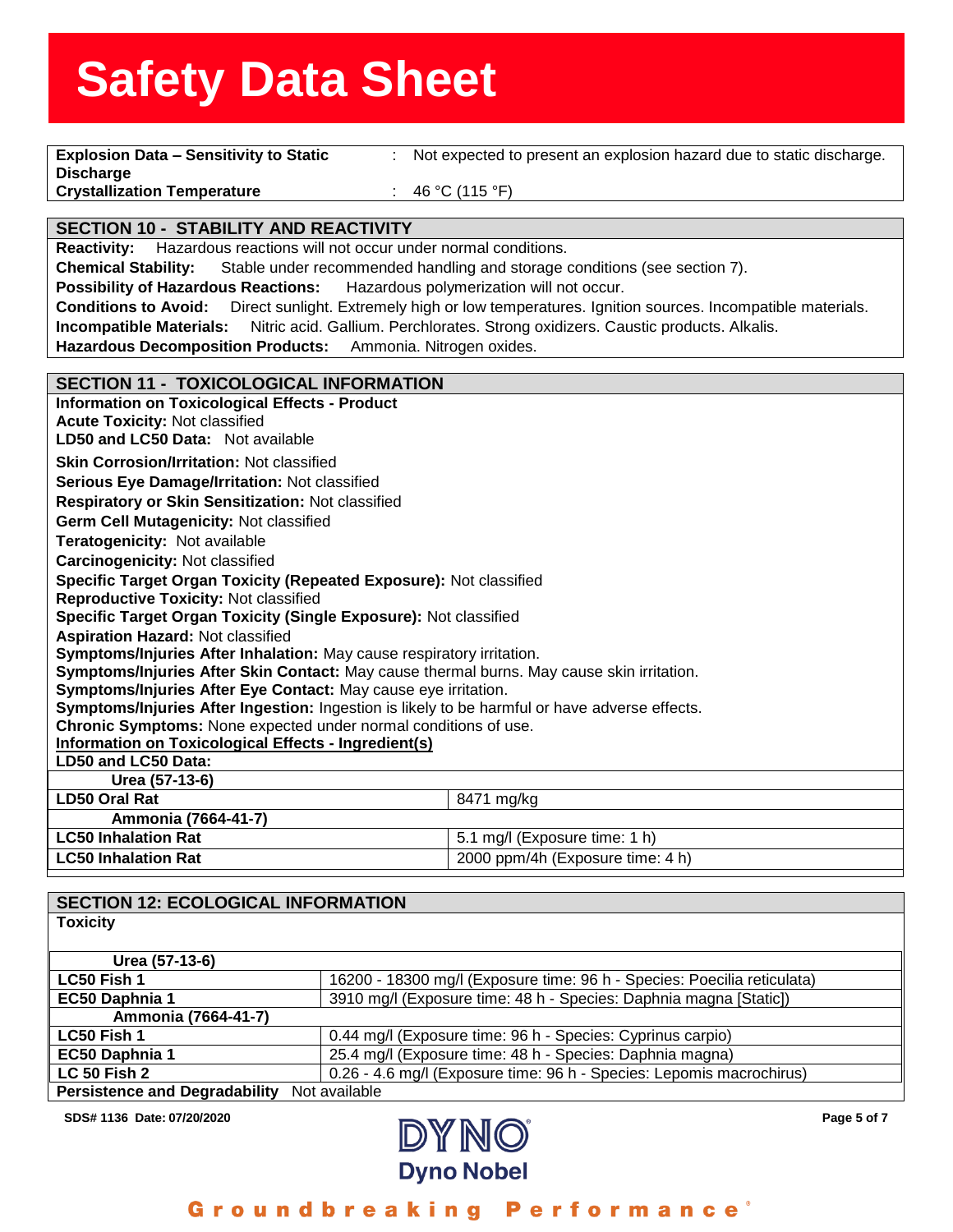| <b>Bioaccumulative Potential</b>                                                                                |                                                      |  |
|-----------------------------------------------------------------------------------------------------------------|------------------------------------------------------|--|
| Urea (57-13-6)                                                                                                  |                                                      |  |
| <b>BCF fish 1</b>                                                                                               | < 10                                                 |  |
| Log Pow                                                                                                         | $-1.59$ (at 25 °C)                                   |  |
| Ammonia (7664-41-7)                                                                                             |                                                      |  |
| <b>Log Pow</b>                                                                                                  | $-1.14$ (at 25 °C)                                   |  |
| <b>Mobility in Soil</b> Not available                                                                           |                                                      |  |
| <b>Other Adverse Effects</b>                                                                                    |                                                      |  |
| <b>Other Information:</b> Avoid release to the environment.                                                     |                                                      |  |
|                                                                                                                 |                                                      |  |
| <b>SECTION 13 - DISPOSAL CONSIDERATIONS</b>                                                                     |                                                      |  |
| Waste Disposal Recommendations: Dispose of waste material in accordance with all local, regional, national, and |                                                      |  |
| international regulations.                                                                                      |                                                      |  |
|                                                                                                                 |                                                      |  |
| <b>SECTION 14 - TRANSPORT INFORMATION</b>                                                                       |                                                      |  |
|                                                                                                                 | In Accordance with DOT Not regulated for transport.  |  |
|                                                                                                                 | In Accordance with IMDG Not regulated for transport. |  |
|                                                                                                                 |                                                      |  |

**In Accordance with IATA** Not regulated for transport. **In Accordance with TDG** Not regulated for transport.

| <b>SECTION 15 - REGULATORY INFORMATION</b>                                |                                                                 |  |
|---------------------------------------------------------------------------|-----------------------------------------------------------------|--|
| <b>US Federal Regulations</b>                                             |                                                                 |  |
| Urea (57-13-6)                                                            |                                                                 |  |
| Listed on the United States TSCA (Toxic Substances Control Act) inventory |                                                                 |  |
| Ammonia (7664-41-7)                                                       |                                                                 |  |
| Listed on the United States TSCA (Toxic Substances Control Act) inventory |                                                                 |  |
| Listed on the United States SARA Section 302                              |                                                                 |  |
| Listed on United States SARA Section 313                                  |                                                                 |  |
| <b>SARA Section 302 Threshold Planning Quantity</b>                       | 500                                                             |  |
| (TPQ)                                                                     |                                                                 |  |
| <b>SARA Section 311/312 Hazard Classes</b>                                | Fire hazard                                                     |  |
|                                                                           | Immediate (acute) health hazard                                 |  |
|                                                                           | Sudden release of pressure hazard                               |  |
| <b>SARA Section 313 - Emission Reporting</b>                              | 1.0 % (includes anhydrous Ammonia and aqueous Ammonia           |  |
|                                                                           | from water dissociable Ammonium salts and other sources,        |  |
|                                                                           | 10% of total aqueous Ammonia is reportable under this           |  |
|                                                                           | listing)                                                        |  |
| Water (7732-18-5)                                                         |                                                                 |  |
| Listed on the United States TSCA (Toxic Substances Control Act) inventory |                                                                 |  |
| <b>US State Regulations</b>                                               |                                                                 |  |
| Ammonia (7664-41-7)                                                       |                                                                 |  |
| U.S. - Massachusetts - Right To Know List                                 |                                                                 |  |
| U.S. - New Jersey - Right to Know Hazardous Substance List                |                                                                 |  |
| U.S. - Pennsylvania - RTK (Right to Know) - Environmental Hazard List     |                                                                 |  |
| U.S. - Pennsylvania - RTK (Right to Know) List                            |                                                                 |  |
| <b>Canadian Regulations</b>                                               |                                                                 |  |
| Urea (57-13-6)                                                            |                                                                 |  |
| Listed on the Canadian DSL (Domestic Substances List)                     |                                                                 |  |
| <b>WHMIS Classification</b>                                               | Uncontrolled product according to WHMIS classification criteria |  |
|                                                                           |                                                                 |  |



#### Groundbreaking Performance<sup>®</sup>